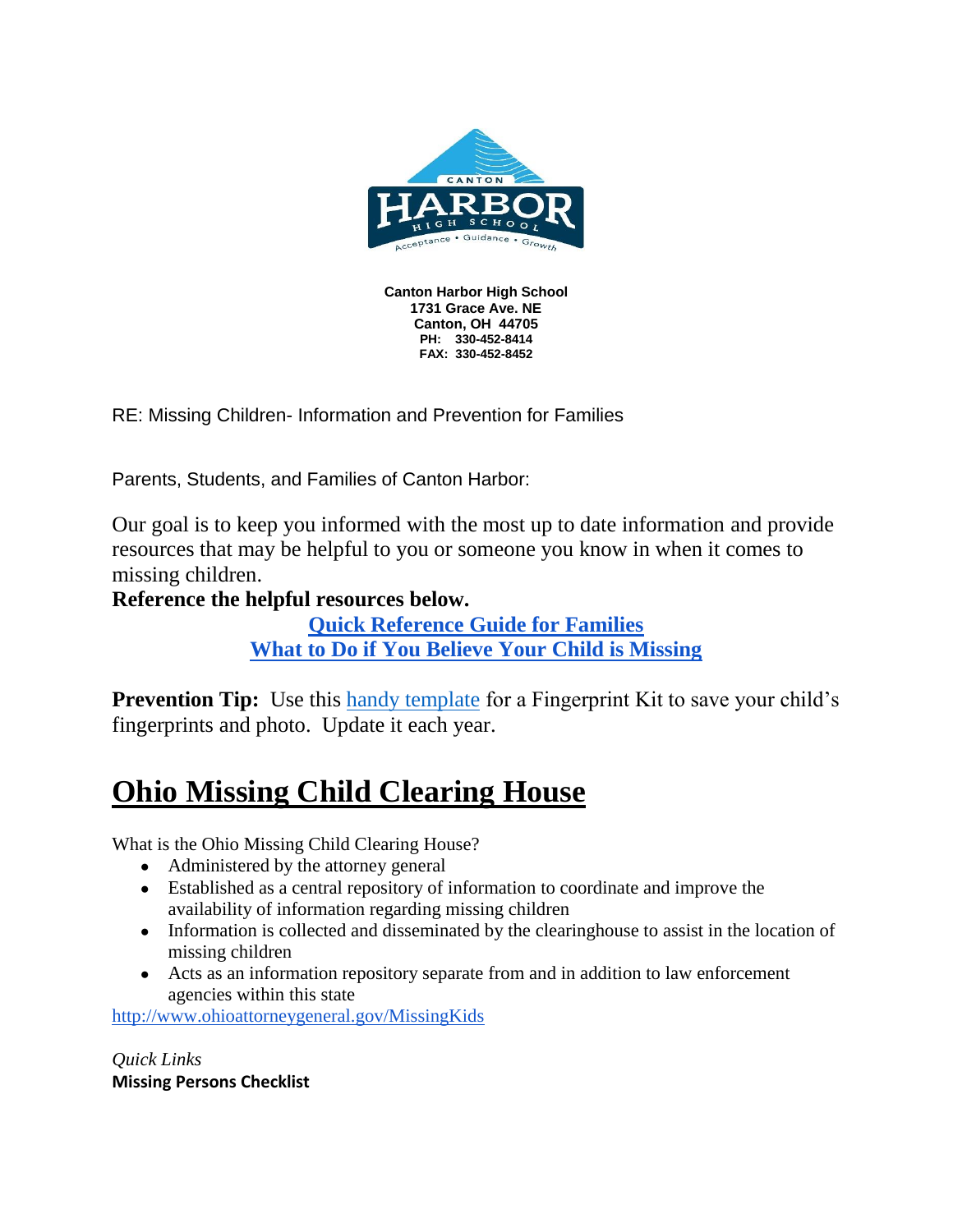[http://www.ohioattorneygeneral.gov/Law-Enforcement/Local-Law-Enforcement/Ohio-Missing-](http://www.ohioattorneygeneral.gov/Law-Enforcement/Local-Law-Enforcement/Ohio-Missing-Persons/Missing-Person-Resources/Missing-persons-Checklist)[Persons/Missing-Person-Resources/Missing-persons-Checklist](http://www.ohioattorneygeneral.gov/Law-Enforcement/Local-Law-Enforcement/Ohio-Missing-Persons/Missing-Person-Resources/Missing-persons-Checklist)

### **Reporting a Missing Person**

[http://www.ohioattorneygeneral.gov/Law-Enforcement/Local-Law-Enforcement/Ohio-Missing-](http://www.ohioattorneygeneral.gov/Law-Enforcement/Local-Law-Enforcement/Ohio-Missing-Persons/Reporting-a-Missing-Person)[Persons/Reporting-a-Missing-Person](http://www.ohioattorneygeneral.gov/Law-Enforcement/Local-Law-Enforcement/Ohio-Missing-Persons/Reporting-a-Missing-Person)

### **Submit a Missing Person Lead**

[http://www.ohioattorneygeneral.gov/Individuals-and-Families/Victims/Submit-a-Tip/Missing-](http://www.ohioattorneygeneral.gov/Individuals-and-Families/Victims/Submit-a-Tip/Missing-Persons-Leads.aspx)[Persons-Leads.aspx](http://www.ohioattorneygeneral.gov/Individuals-and-Families/Victims/Submit-a-Tip/Missing-Persons-Leads.aspx)

# **National Center for Missing & Exploited Children**

As the nation's clearinghouse & comprehensive reporting center for all issues related to the prevention of and recovery from child victimization, NCMEC leads the fight against abduction, abuse, and exploitation - because every child deserves a safe childhood. <http://www.missingkids.com/home>

*Quick Links* **Get Help Now: Act immediately if you believe your child is missing.**  <http://www.missingkids.com/gethelpnow>

### **Education**

The National Center for Missing & Exploited Children® provides safety and prevention resources for families and professionals focusing on child abduction, child sexual exploitation, and internet safety.

<http://www.missingkids.com/education>

### **The Issues**

At the National Center for Missing and Exploited Children, our mission is to help find missing children, reduce child sexual exploitation, and prevent child victimization. In our role as the nation's clearinghouse and resource center for families, victims, private organizations, law enforcement, and the public on issues relating to missing and sexually exploited children, we focus on the following core issues and topics:

<http://www.missingkids.com/theissues>

# **Child Safety and Prevention**

The following publications provide information related to child safety and prevention topics. Publications range from safety tips for kids to information for expectant parents. Additional resources found on the website.

<http://www.missingkids.com/ourwork/publications/safety>

*Help Guides*

- ➢ What Should You Do If You See A Child Who Appears To Be Lost? (ENG)
- $\triangleright$  Child Safety is More than a Slogan (ENG), (Spanish)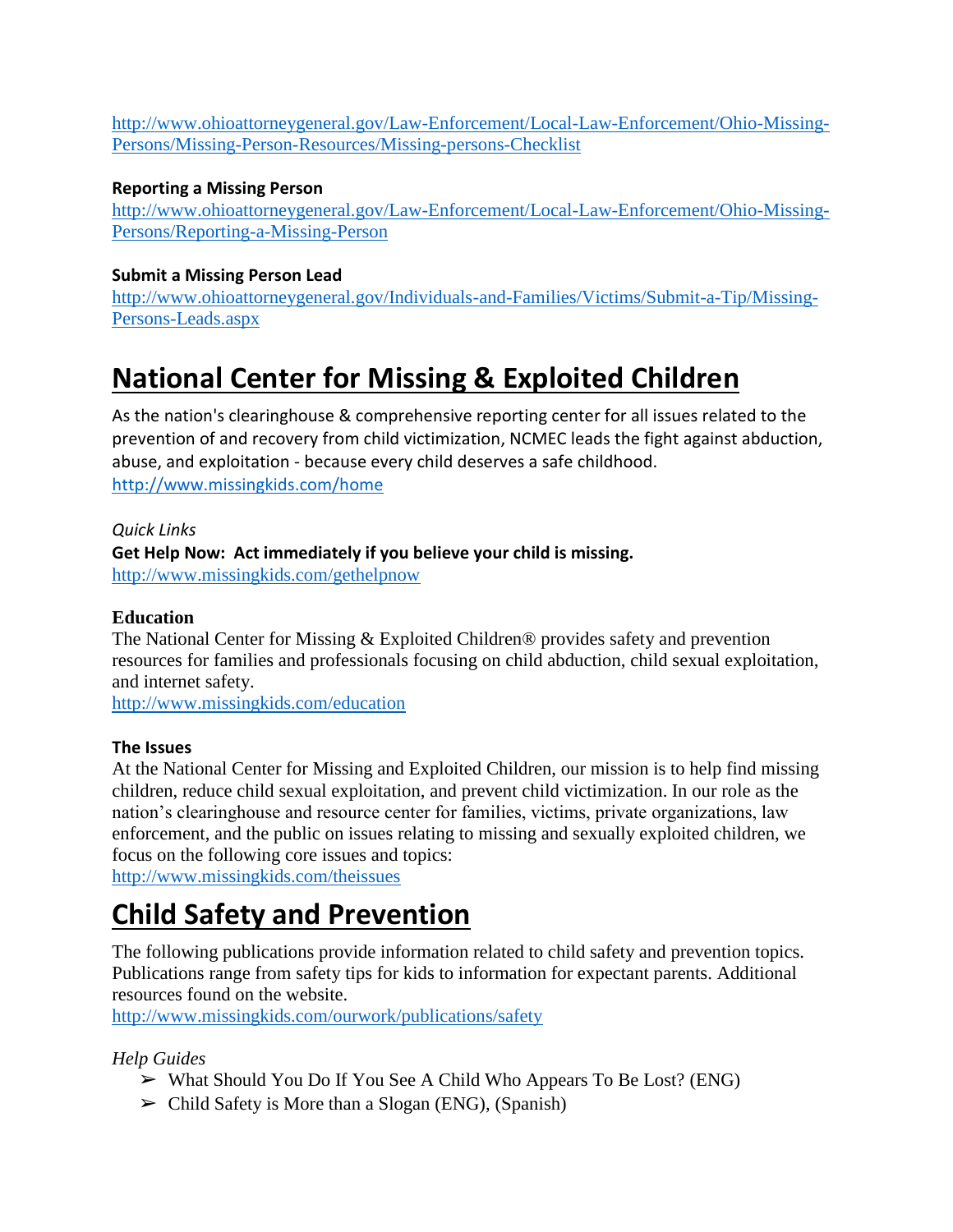- $\triangleright$  Children ID Kit (ENG) (Spanish)
- ➢ TIPS FOR PARENTS-Preventing Abduction (ENG) (Spanish)
- ➢ TIPS FOR PARENTS-Safety Scenarios (ENG)

# **Missing Children**

The following publications provide information related to the issue of missing children. Publications include resources and technical assistance for families and the professionals who serve them. Additional publications are available regarding general information, child sexual exploitation, child safety and prevention.

<http://www.missingkids.com/ourwork/publications/missing>

## *Help Guides*

- ➢ Emergency Response-Quick Reference Guide for Families (ENG) (Spanish)
- $\triangleright$  What About Me Coping Siblings (ENG) (Spanish)
- $\triangleright$  What to do if Your Child is Missing (English)
- $\triangleright$  When your Child is Missing- A Family Survival Guide (English) (Spanish)

# **Child Sexual Exploitation**

The following publications provide information related to the issue of child sexual exploitation. Publications include resources and technical assistance for families and the professionals who serve them. Additional publications are available regarding general information, missing children, child safety and prevention.

<http://www.missingkids.com/ourwork/publications/exploitation>

### *Help Guides*

- $\blacktriangleright$  Helping Families Prevent Child Sexual Exploitation
- $\triangleright$  Helping Schools & Communities Prevent Child Sexual Exploitation
- $\triangleright$  Sex Offender Tracking Map
- $\triangleright$  What You Need to Know About Sex Offenders in Your Community

## **Ohio Governor's Human Trafficking Task Force**

January is Human Trafficking Awareness Month. Human trafficking is a modern-day form of slavery involving the illegal trade of human beings for the purpose of exploitation for commercial gain, and is happening here in Ohio.

A preliminary report on the scope of the problem in Ohio cited nine out of 10 children who run away from home end up in the child sex trafficking business. The most common age in Ohio for youths to become child sex trafficking victims is 13 years old.

[http://education.ohio.gov/Topics/Other-Resources/School-Safety/Safe-and-Supportive-](http://education.ohio.gov/Topics/Other-Resources/School-Safety/Safe-and-Supportive-Learning/Ohio-Governors-Human-Trafficking-Task-Force)[Learning/Ohio-Governors-Human-Trafficking-Task-Force](http://education.ohio.gov/Topics/Other-Resources/School-Safety/Safe-and-Supportive-Learning/Ohio-Governors-Human-Trafficking-Task-Force)

## **Ohio Human Trafficking Commission**

Human trafficking is an estimated multi-billion a year international enterprise that forces the most vulnerable among us into the horrors of modern-day slavery. Criminals who are involved